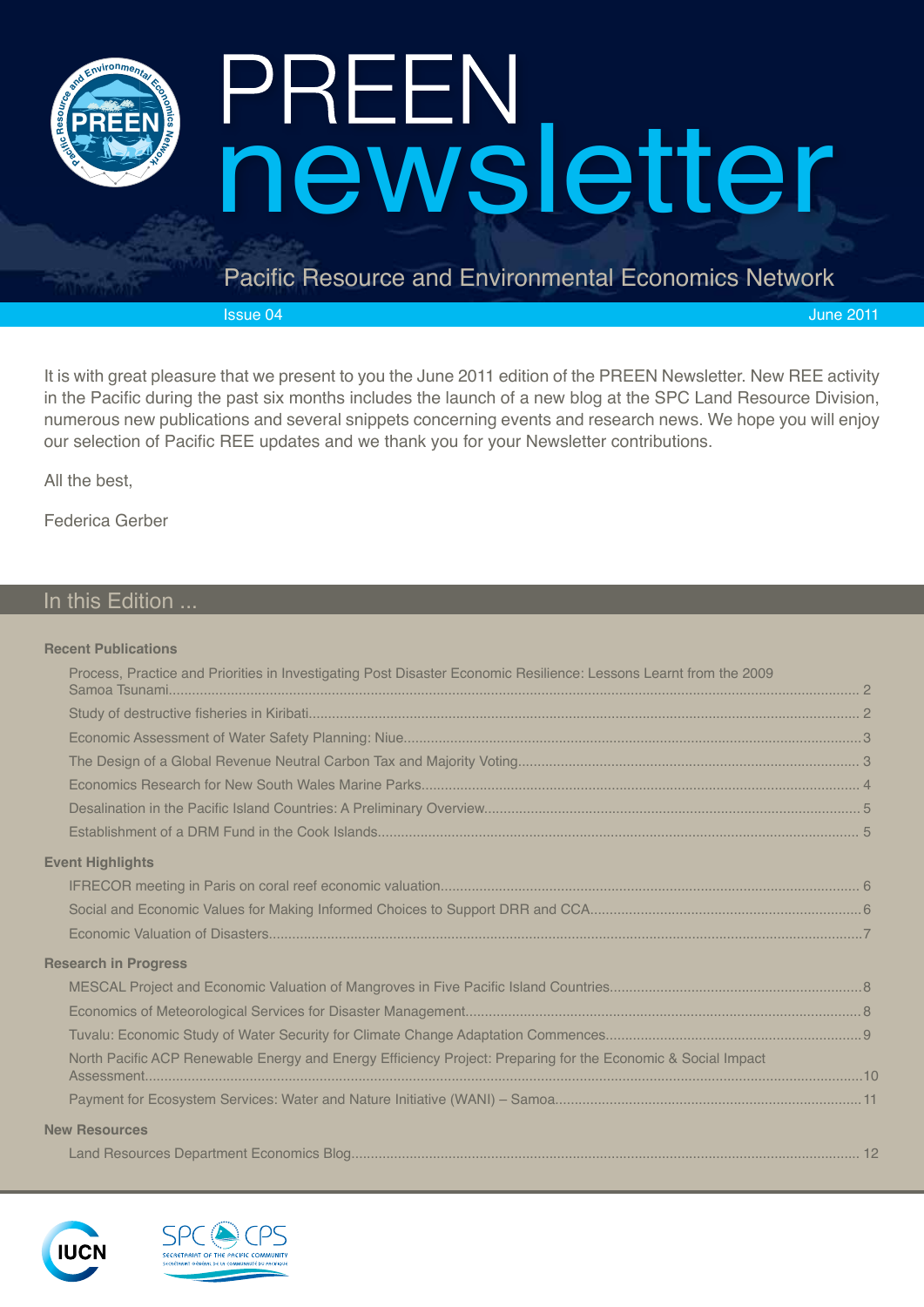# Recent Publications



#### Process, Practice and Priorities in Investigating Post Disaster Economic Resilience: Lessons Learnt from the 2009 Samoa Tsunami

This paper examines how the September 2009 South Pacific tsunami has had a lasting impact on local coastal villages and global collaborative research efforts. Locally, the impact of the tsunami was one of the most severe disasters Samoa has experienced in the last few decades. Researchers came from all over the world to participate in the UNESCO International Oceanographic Commission (IOC) Samoa International Tsunami Survey Team (ITST).

Focusing on the need for interdisciplinary research a socio-economic impact assessment team (SIT) was expressly invited to participate in identifying the priorities for post-disaster economic resilience. Within days of the tsunami, a group of Australian, New Zealand, American, Fijian, and Japanese disaster researchers began to discuss how they might develop a social science reconnaissance research plan using innovative approaches and best practice in achieving economic resilience to tsunami.

This paper presents an overview of challenges faced by the socio-economic impact assessment team, noting lessons learned. It contributes to the limited literature that outlines how to develop responsible plans and processes for post-tsunami disaster work concerned with investigating post disaster economic resilience in Pacific island rural, ocean side communities. Importantly, Australia's Emergency Management Disaster Loss Assessment Guidelines helped establish a list of intangible and indirect loss indicators. These indicators describe the socio-economic and longer-term impacts from a given tsunami, and use field observations and interview experiences to identify a wide array of indirect and intangible loss indicators. Finally the paper provides useful and new information relevant to a number of hazards, such as flooding, cyclones, earthquakes, bushfires, pandemics and terrorism.

Full paper can be downloaded at www.sciencedirect.com/science/article/pii/S0012825211000365

For further information, please contact Shona van Zijl de Jong at shona.dejong@gmail.com

#### Study of destructive fisheries in Kiribati

The study reviews the fishing methods and practices used by the people of North and South Tarawa highlighting those which are considered to be destructive and analyses their economic and social consequences. The study provides a socio-economic evaluation of current practices and analyzes the consequences for coastal communities of Tarawa. The assessment suggests the need for a more effective fisheries management regime for Kiribati which, in turn, will require regulatory and policy change to reduce the level of fishing effort to achieve sustainable fisheries. A possible pathway for such changes is suggested to enable the communities, if they wish to adopt greater responsibility and governance over their fishing practices and livelihoods.

The key findings of the study can be summarized as follows:

- Use of multiple gillnets is becoming more widespread with splash method commonly known by commercial fishermen as te ororo;
- Coastal fisheries generally have no catch limits and are practically considered as open access fisheries;
- Over the next 26 years during which time which 75 per cent of the reefs would be damaged the cost of destructive te ororo is estimated at A\$76.34 million in total, or A\$3 million annually;
- Fishing pressure could be reduced by imposing restrictions on fishing methods and areas, diverting effort to oceanic areas and in non-fishery sectors, mariculture and possible use of Fish Aggregation Devices and artificial reefs;
- Careful design of appropriate institutional frameworks to empower coastal communities regarding fishery management is essential;
- A wide consultation is necessary in the formulation and development of a comprehensive Fisheries Management Plan

For further information, please contact Vina Ram-Bidesi at ram v@usp.ac.fi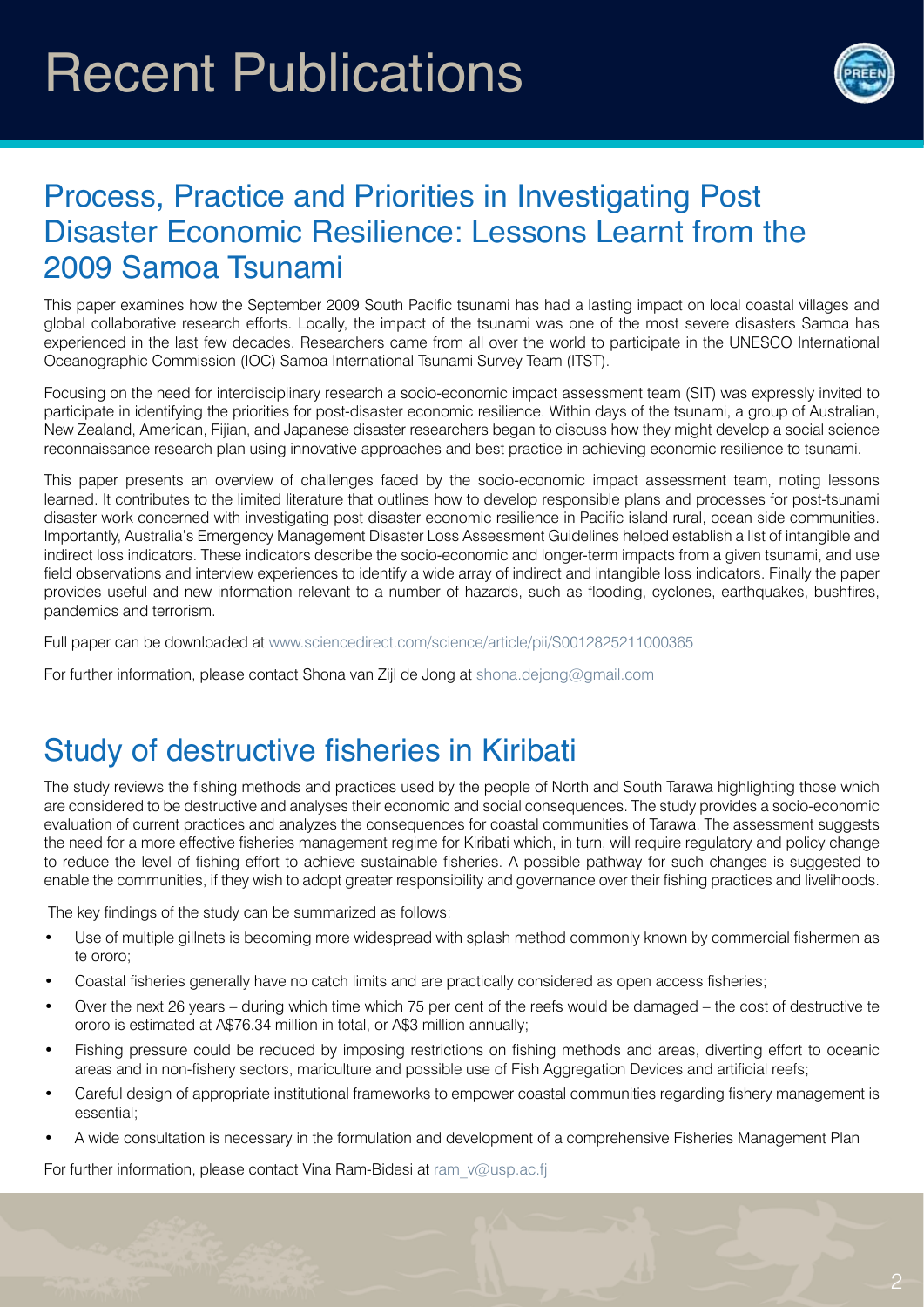

## Economic Assessment of Water Safety Planning: Niue

Current water quality practices in the PICs are strongly focused on meeting standards for treated drinking water and on compliance monitoring by testing the end product. However, over the years a number of limitations became apparent, such as the fact that these tests did not prevent contaminated water from being distributed. To address these issues, the WHO proposed in 2004 the introduction of Drinking Water Safety Plans (DWSP), a proactive approach to the management of the water supply, nevertheless placing emphasis on the identification and monitoring of risks and hazards to ensure that measures are taken to consistently minimize or eliminate the potential for the realization of these risks.

In the case of Niue, present water supplies are considered safe and are piped to 100 per cent of the population, the groundwater source remains highly vulnerable to surface activities and other threats. A recent economic analysis of the Niue DWSP indicates that investing in DWSP in the country starting now is likely to be beneficial to Niue, generating a potential return of NZ\$1.20 will be generated for every dollar invested. However, as the Government anticipates the implementation costs being funded externally, the Government expects to directly bear only the operational cost of the DWSP. As the Government covers all medical and water supply costs on Niue, returns to Government of avoided health and system leakage costs are estimated to be around NZ\$2.90 on every dollar invested. The economic analysis also highlights a variety of policy issues relevant to water management in Niue, such as the lack of data on continued threats to the water system.

Deveraux Talagi, Junior Economist, SPC-SOPAC. For further information, please contact Tasleem Hasan at tasleem@sopac.org

#### The Design of a Global Revenue Neutral Carbon Tax and Majority Voting

Under the threat of human-induced climate change, it has been popularly suggested that a global revenue-neutral carbon tax could be used to support any proposed international agreement to reduce carbon emissions. Although it is generally claimed that this sort of tax could be acceptable to the majority of nations, this paper works from the premise that a global carbon tax should adhere by certain criteria, i.e. it should be progressive, revenue neutral and should include a tax credit. What the tax credit implies is that nations with low CO<sub>2</sub> emissions would receive a positive amount of money from the system and that only nations with high per capita emissions would have to pay.

As an example, if this global carbon tax rate was US\$165 per ton of CO $_{_2}$ , 2.5 tons per capita would remain untaxed and around 1 per cent of the world gross domestic product would be redistributed from the developed nations to the less developed nations. In this way, the 0.7 per cent of GDP development aid target of the Millennium Goals will be realized and, in addition, it would be possible to maintain a scientifically acceptable global temperature increase of 2 degrees Celsius over the next 40 years. Specifically, for Pacific Island Countries like Fiji, Niue, Samoa, Papua New Guinea and Tonga – all of which have lower levels of GDP – such a tax-credit system aims to provide an average net payment per capita of between US\$321 and US\$577 per year. This paper shows that the inequalities between GDPs in different countries must be taken into account with regards to the design of a global carbon tax-credit system.

For further information, please contact Peter Stauvermann at pstauvermann@t-online.de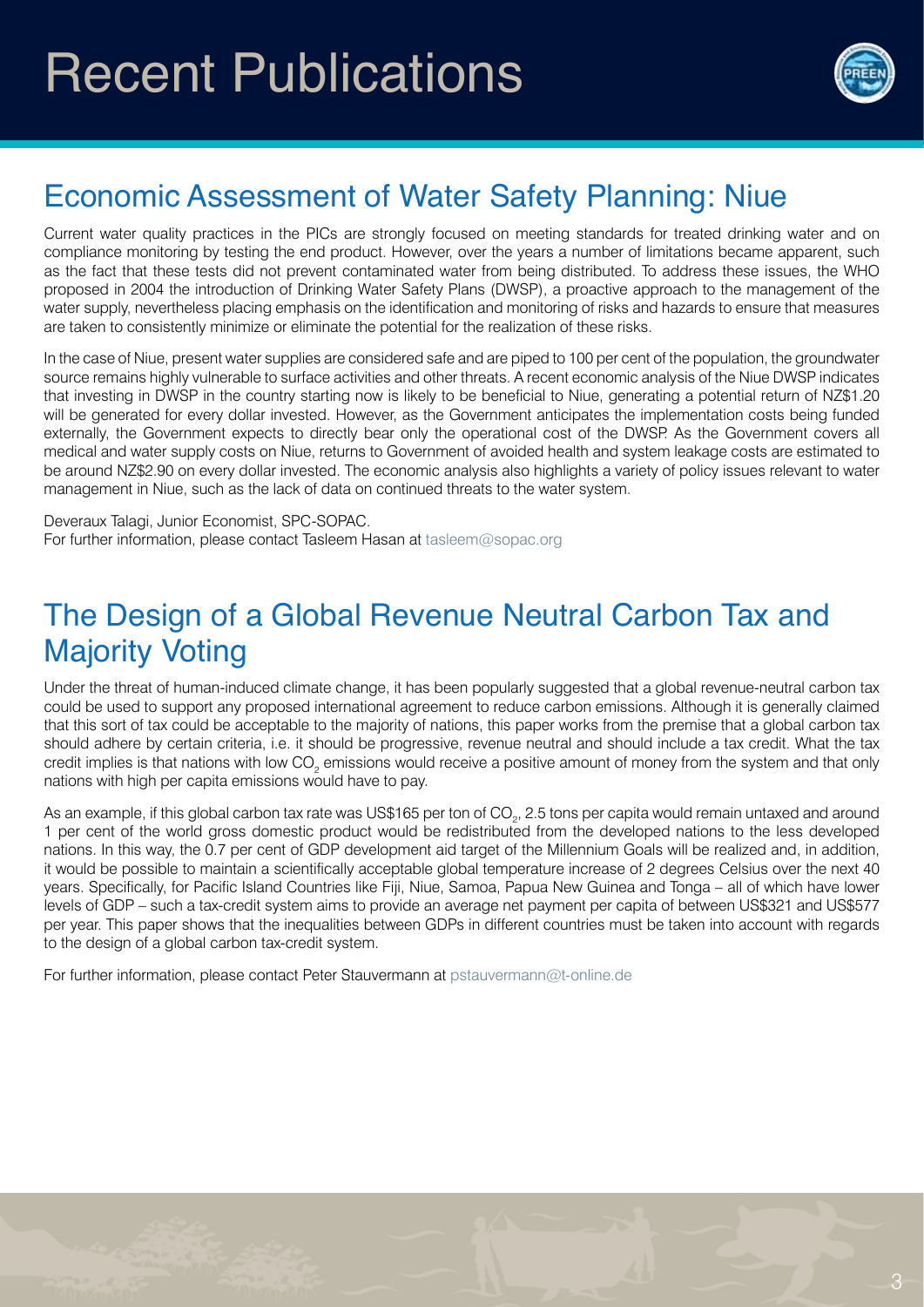

## Economics Research for New South Wales Marine Parks

The New South Wales system of marine protected areas encompasses six multiple use marine parks, 12 aquatic reserves and 62 national parks and reserves with marine components. Marine parks in NSW are zoned for multiple activities, including recreational and commercial fishing, diving, boating, snorkelling and tourism. The Marine Parks and Aquatic Reserves in NSW can be found mapped at www.mpa.nsw.gov.au/pdf/NSW-Marine-protected-areas.pdf

The NSW Marine Parks Authority (MPA) has recently released three reports which estimate the economic impacts of proposed changes to the zoning arrangements for The Solitary Islands Marine Park (on the NSW North Coast) and the Jervis Bay Marine Park on the NSW South Coast.

In the case of the Solitary Islands Marine Park, one study examined the impacts on the local economy of the surrounding region using the regional economic impact assessment techniques of input-output analysis, shiftshare analysis and use of location quotients. A second study for the Solitary Islands Marine Park and an study for the Jervis Bay Marine Park estimated potential changes in the economic value of the marine parks for commercial and recreational fishing and a range of tourism/visitor attractions, following proposed revision of the parks' zoning arrangements.

The proposed changes to the two marine parks involved a reduction in access to marine park areas for commercial



Solitary Islands Marine Park. NSW Marine Parks Authority

fishing, and a programme of selected buy-outs for fishing businesses likely to be affected by the loss of access. The buy-out process also enables structural adjustment to occur in the commercial fishing industry in the affected regions.

These studies were used by the MPA to help finalise changes to the zoning plans for the two marine parks which were approved by the NSW government in March 2011, and are now being implemented.

For more information on these two reports, please contact nicholas.conner@environment.nsw.gov.au or download the full reports at www.mpa.nsw.gov.au/pdf/simp-economics-report-2011.pdf and www.mpa.nsw.gov.au/pdf/jbmp-economicsreport-2011.pdf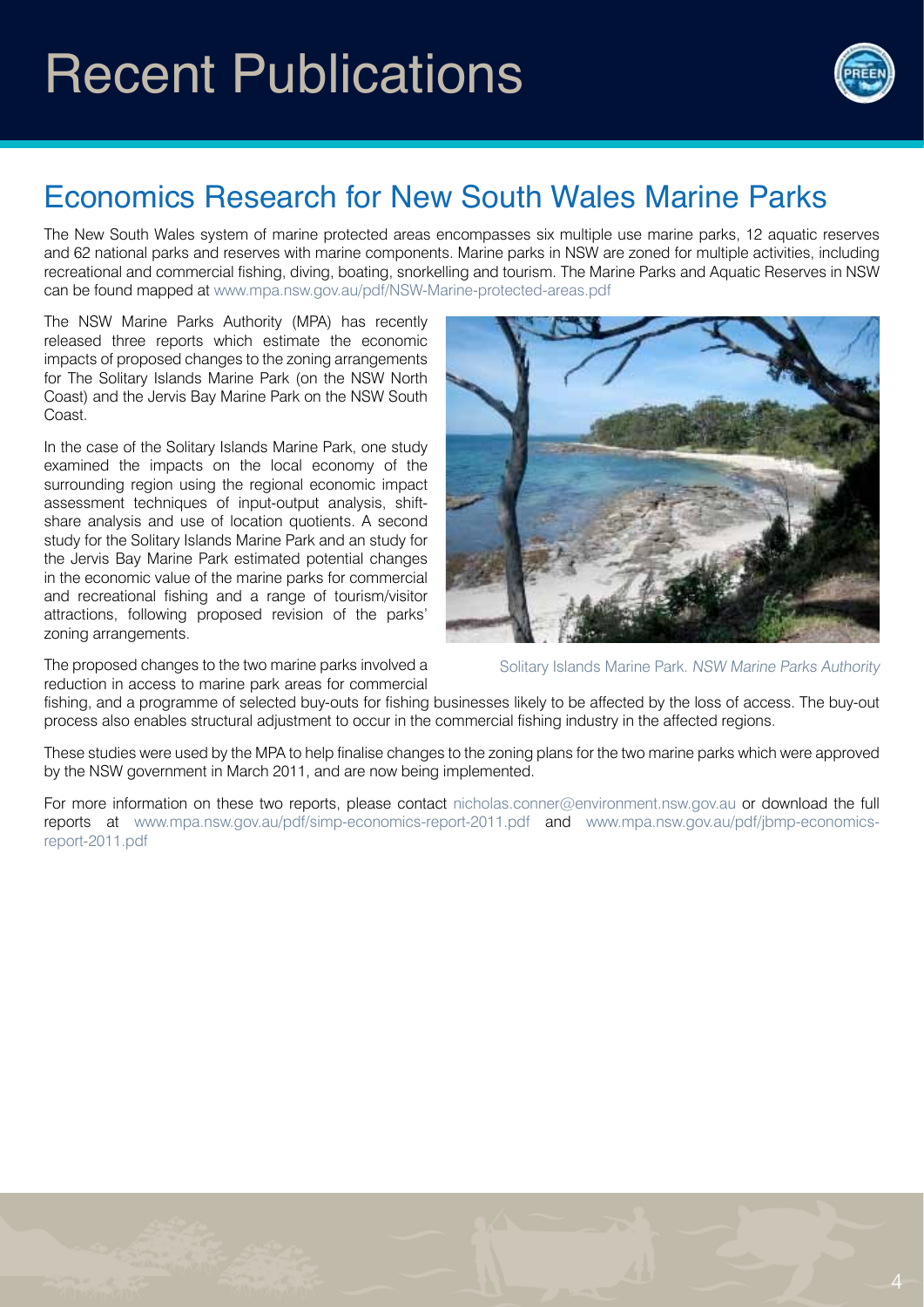# Recent Publications



#### Desalination in the Pacific Island Countries: A Preliminary **Overview**

Although it is known that desalination technologies have been used in the Pacific since the 1990's, there is very little available documented information on the extent of use and the success of the technologies in the Pacific. This paper brings together Pacific Island Countries' (PICs) experiences with desalination and provides a preliminary assessment of the suitability and potential for desalination in PICs. Methods of desalination are outlined, as well as an overview of known desalination plants and experiences in the PIC. Two preliminary case studies are described based on different desalination technologies to illustrate the minimum expected cost of desalination, along with a preliminary assessment of the estimated cost of rehabilitating typical community rainwater harvesting catchments for comparison. The paper observes that desalination in general is a very costly alternative to traditional methods of water production, having high capital and operational costs, the latter appearing to be a critical factor in the failure of systems in the PICs. Indications are that a significant number of desalination plants fail in a relatively short time after installation.

The paper recommends that a more in-depth study be undertaken of desalination units in the Pacific, to further identify the factors which contribute to their success or failure to provide important data for use in decision making to ensure the viability and sustainability of future plans.

Alan Freshwater and Deveraux Talagi, SPC-SOPAC. For further information, please contact Tasleem Hasan at tasleem@sopac.org

#### Establishment of a DRM Fund in the Cook Islands

A new Policy for Disaster Risk Management (DRM) drafted by the Office of the Prime Minister (OPM), in collaboration with Emergency Management Cook Islands (EMCI) and Ministry of Finance and Economic Management (MFEM) was presented to National Disaster Risk Management Council, chaired by the Prime Minister, Henry Puna. Included in the new Policy is a recommendation that 2 per cent of the national budget be set aside for an Emergency Fund during a disaster in the Cook Islands.

The Prime Minister requested that MFEM look at ways where the Cook Islands can become self reliant, generating new income streams to fund a pool specifically for Disaster Management (DM) response and recovery. It is hoped that this will improve response times as currently the Cook Islands, like many other Pacific Island Countries, is heavily reliant on donors.

Although the establishment of a DRM fund was fully supported in principle, the reality was that there are other pressing priorities (infrastructure, education, health, water and sanitation, etc.) competing for the same pool of government funding. Towards this end, the Prime Minster, as Minister for EMCI, requested the possibility of exploring various options of generating its own fund from, say, taxing petrol a certain portion which would then go towards the Emergency Fund.

The EMCI requested the Applied Geoscience and Technology Division's (SOPAC) support to help draft a feasibility assessment for a variety of options available to the Government of the Cook Islands to establish an Emergency Fund. The main challenge was to develop a concept note and detail the various options that can realistically create an Emergency Fund that is both sustainable and fulfils its primary objective.

The options paper produced was presented to the Prime Minister during the first half of March and then passed to Cabinet in May. The Cabinet agreed to allocate the funds to establish a Disaster Management Fund which leaves the remaining challenge of developing the policy, structure and legal framework.

For further information, please contact Samantha Cook at samantha@sopac.org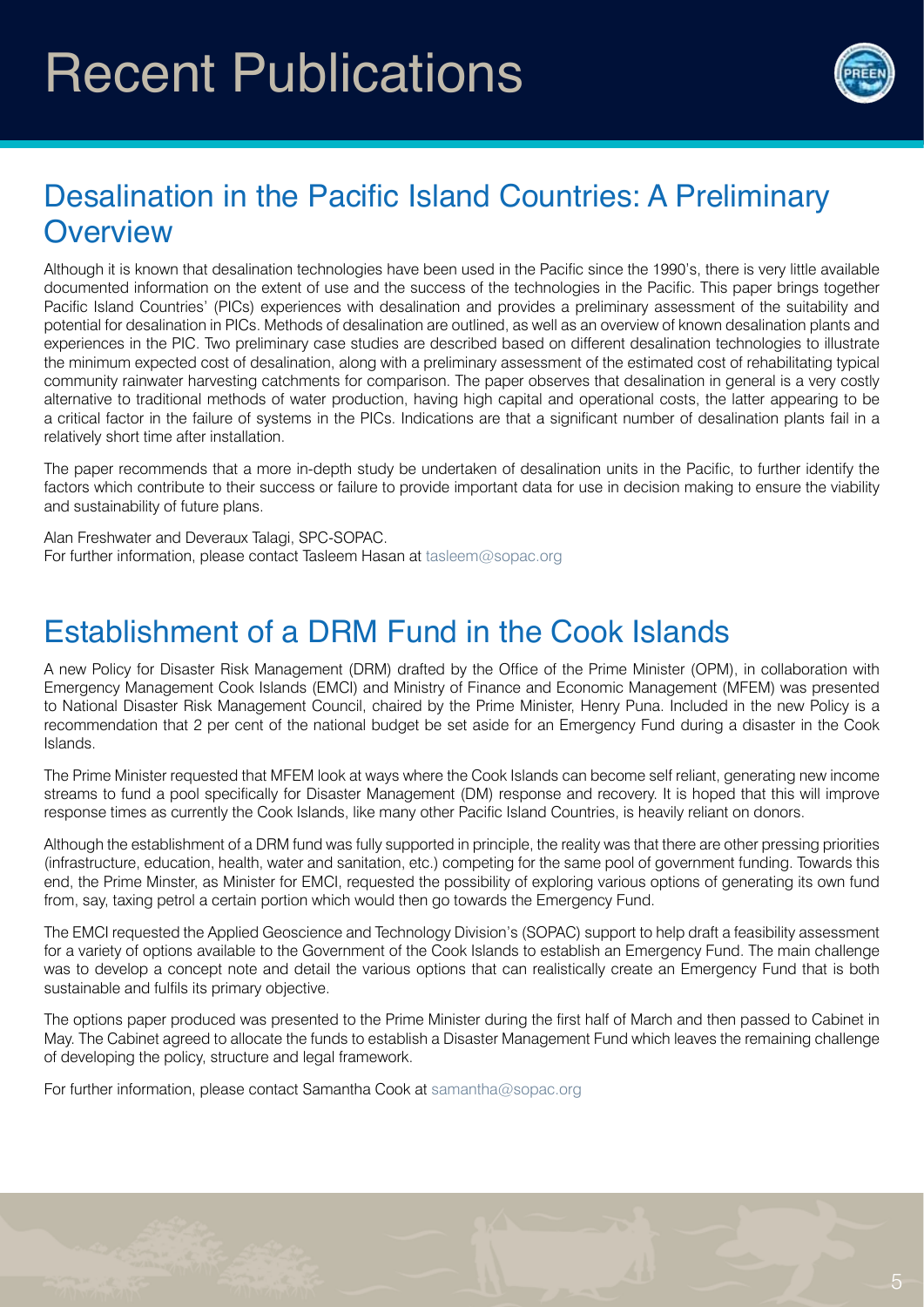# Event Highlights



## IFRECOR meeting in Paris on coral reef economic valuation

On the 12 and 13th of May 2011, a technical meeting was held in Paris on the economic valuation of coral reefs and associated ecosystems. More than 15 experts forming part of the steering committee of the economic project of IFRECOR (French Initiatives for Coral Reef Ecosystems) were present. The objective of the workshop was to define a standard approach and methodology to economically value coral reefs and their associated ecosystem services in all twelve French territories, including those in the Pacific. Valuation will be done during the next 2 years by different teams specialized in the valuation of direct use values, indirect use values and amenity values. The results of the valuations will be used to design strategies to inform and persuade both the French national and the local governments in economic management tools (PES, taxation, etc.). Discussions on existing values and potential sustainable values were also addressed in the meetingto transmit clear information to decision-makers. Some valuation issues were identified as indirect uses (e.g. coastal protection, water treatment) and specific actions will be undertaken to address these issues such as development of simple biophysical models through GIS. The proceedings of the meeting and a consequent technical guide will be available in mid-July 2011.

For further information, please contact Nicolas Pascal at nicolas.pascal@criobe.pf

#### Social and Economic Values for Making Informed Choices to Support DRR and CCA

This talk was given by IUCN during the DCCEE-SPREP organised Conference on Lessons for Future Action: Climate Change Adaptation (CCA) and Disaster Risk Reduction (DRR) in Small Island States, in Apia during May 16-19th. This conference focussed on sharing lessons learnt and experiences gained in addressing climate change adaptation and disaster risk reduction in the Pacific and the Caribbean regions. It covered plenary and working group discussion covering thematic areas such as National Planning and Policy, Information and Awareness, Community Based Responses to CCA and DRR, Strategies and On-ground Options, and Capacity development for CCA and DRR.

Drawing on four case studies currently being undertaken by IUCN in partnership with SOPAC, and the review of other DRR and CCA projects in the Pacific, Dr Padma Lal highlighted the role and relevance of economic and social assessment in making informed decisions at the planning and budgetary level and when choosing CCA/ DRR options in the Pacific. She emphasised the importance of not only explicitly considering economic and social values in DRR and CCA decisions at least adopting cost benefit analytical framework but also the importance of strengthening governance arrangements (organisations structures, decision-making processes, the institutional 'homes' and the budgetary process that govern the work undertaken at the sectoral and community levels) for supporting climate compatible development. The Conference involved representatives from the Pacific island countries, key regional organisations as well as from CARICOM, and Caribbean Community Climate Change Centre.

For further information about the talk, please contact Dr Padma Lal at padma.lal@iucn.org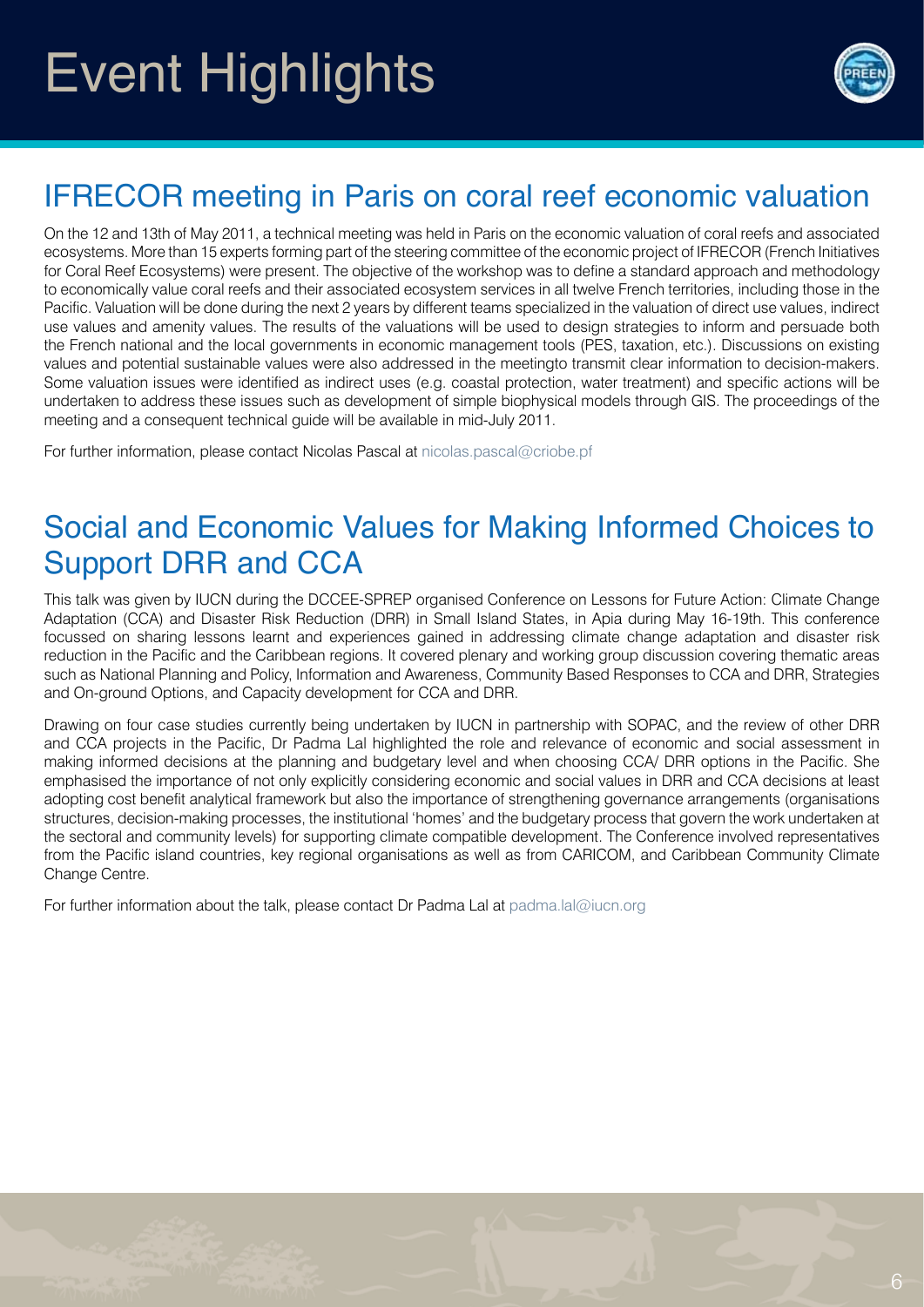# Event Highlights



## Economic Valuation of Disasters

During March a regional workshop was held in Port Vila, Vanuatu to share information on how to value disasters. This is the first workshop of its kind in the Pacific Region. The workshop provided a chance for representatives from the Ministry of Finance/ Planning and the National Disaster Management Offices from a variety of Pacific Island Countries PICs) to hear more about the Damage and Loss Assessment (DALA) framework favoured by many donors. The DALA framework was originally developed in the Caribbean some 40 years ago and has undergone extensive refinement and use over the years. It was trialed in the Pacific for the first time in 2009 tfollowing the tsunmai in Samoa to help give an accurate reflection of the cost of the damage and losses.

This workshop shared with planners and disaster managers an approach to putting a value on disasters. The idea for this came from discussions with three different agencies being approached by PICs who expressed interest in valuing disasters in order to advocate for improved investment in disaster risk management. In order to ensure consistency in the region the three agencies, SOPAC, UNESCAP and UNISDR decided to combine their efforts in to this regional pilot and seek support from UNECLAC and the World Bank GFDRR. This workshop is therefore a joint effort to discuss valuing disasters in the Pacific

Interest in learning more about the DALA for use in the Pacific was mixed. A workshop report is currently being prepared, following this consultations will be held PICs and national, regional and international agencies to establish how to assist interested countries to access hands on training and guidance to use DALA.

For further information please contact Paula Holland paulah@sopac.org



Participants at the March 2011 disaster assessment workshop in Vanuatu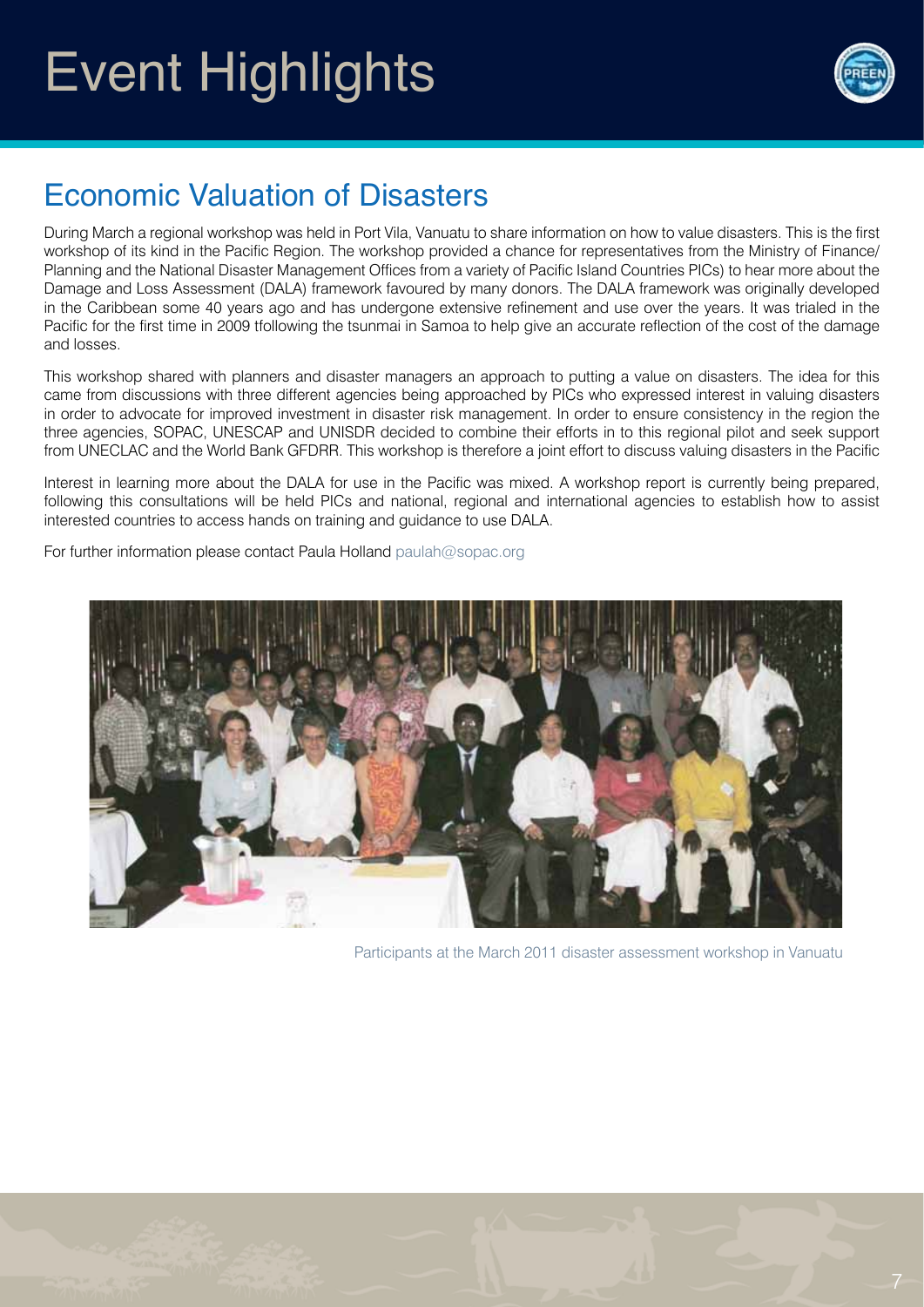## Research in Progress



## MESCAL Project and Economic Valuation of Mangroves in Five Pacific Island Countries

IUCN is undertaking an action research and development on Mangrove EcoSystem for Climate Change Adaptation and Livelihood, focusing on strengthening co-management of mangroves in five participating countries, Fiji, Samoa, Tonga, Solomon Islands, and Vanuatu. It also includes a research subcomponent on the economic valuation of mangrove ecosystem services. The results of the economic study, which is due to commence later this year, together with other action research components including legal and policy analysis, will be used to support 'top-down' and 'bottom-up' co-management governance design in each of the counties. The economic valuation studies are also expected to help increase awareness about the importance of coastal mangroves for livelihood, for reduced disaster risk and climate change as well as biodiversity and other cultural values. This €2.3 million is funded by the German Government under its International Climate Initiative, is due to be completed in late early 2014.

For further information about the economic valuation study, please contact Dr Padma Lal at padma.lal@iucn.org

#### Economics of Meteorological Services for Disaster Management

In April 2011, SOPAC/SPC signed a Memorandum of Understanding with the World Meteorological Organisation (WMO) and SPREP to conduct work on a preliminary economic analysis of improved weather and climate services in the Pacific. SOPAC observes that at least 44 per cent of disasters reported since 1970 were hydrometeorological (weather/ climate related) in nature. As a result, strong weather and climate services are critical for Pacific island countries to predict negative events and

develop strategies to cope. Unfortunately, WMO observes that the Pacific often struggles to maintain national meteorological/hydrological services, cautioning that, if not addressed, critical services – such as the generation of tropical cyclone warnings – could be jeopardized and disasters increase.

WMO hopes that the analysis conducted by SOPAC/SPC will provide evidence of the nature and potential value of investing in improved weather services and strengthen arguments for investing in improving the services as well as their institutions. SOPAC/SPC adds that the analysis should also identify preconditions to realise and or maximise benefits in the future (identifying enabling environment/ policy issues).

Preliminary findings of the analysis and a draft report are anticipated to be available for review in late 2011.

For further information, please contact Paula Holland at paulah@sopac.org imaged reproduced courtesy of Paula Holland

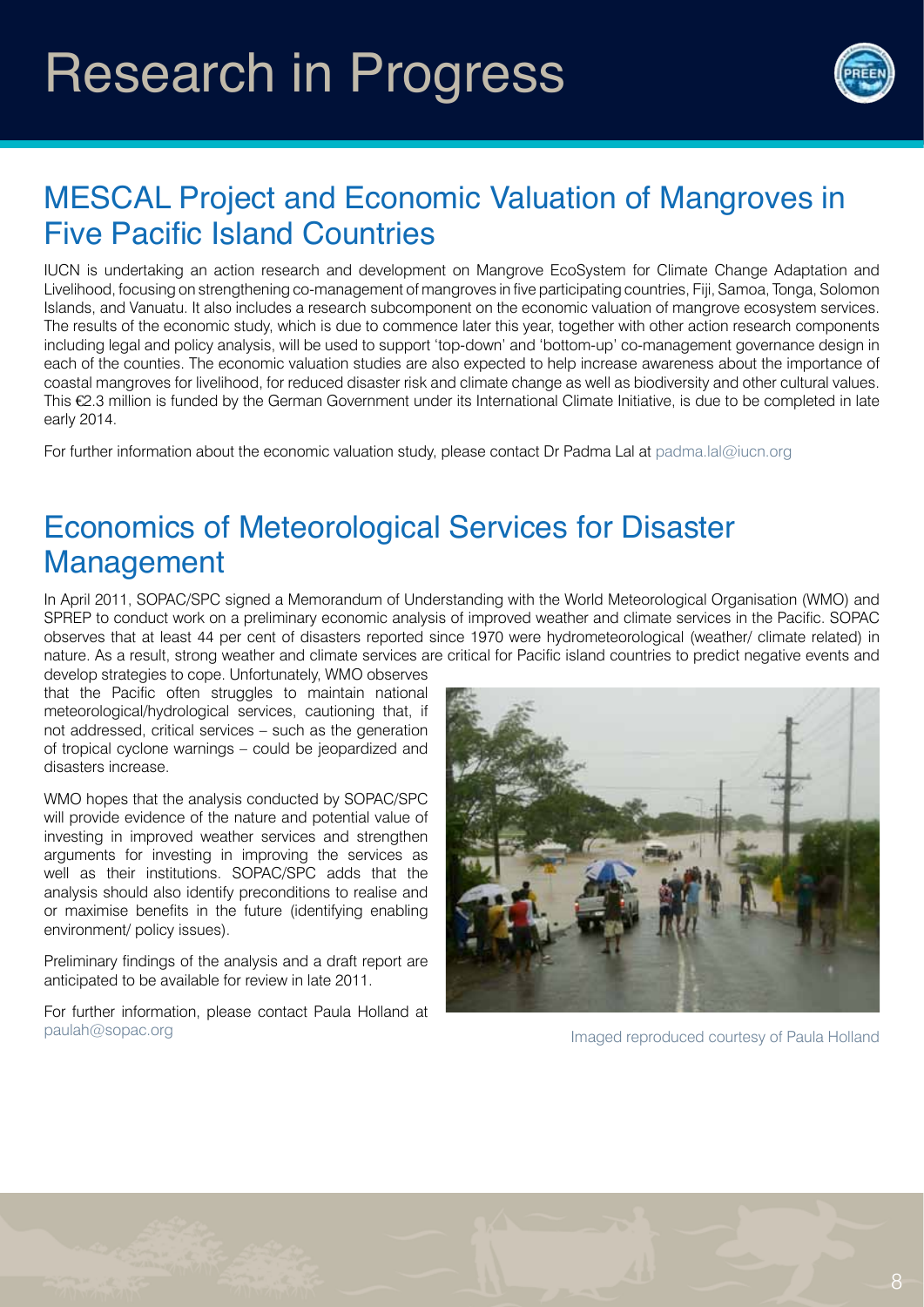

#### Tuvalu: Economic Study of Water Security for Climate Change Adaptation Commences

Water is a critical issue in Tuvalu, a Pacific island atoll nation where groundwater has been declared unsafe for human consumption due to high salinity and pollution. As a result, rainwater is a key water source on the 8 inhabited atoll islands.

Unfortunately, the annual drought, which can last for up to 3 months, results in a scarcity of water with consequent frustrations and health problems in Tuvalu. This is especially the case on the capital atoll of Funafuti where most of the Tuvaluan population resides. Such drought episodes might be worsened by the effects of climate change.

As a result, there are a number of climate change adaptation projects underway to assist Tuvalu build capacity to improve water supplies, including work on rainwater tanks, composting toilets and awareness-raising. Learning from the experiences of these projects will be crucial in designing climate change adaptation projects in the future. Consequently, SOPAC/SPC – on behalf of the IUCN-Oceania Regional Office – is undertaking an economic study of three projects: (i) the SPREP-executed Pacific Adaptation to Climate Change (PACC) project, (ii) the SPC/SOPAC-executed disaster risk management (EU B-Envelope) project, (iii) the SPC/SOPAC-executed GEF-IWRM project. The findings of the study will be used by IUCN to generate lessons learned in the socio-economic dimensions of climate change adaptation project design and will benefit the DCCEE funded project on 'Economic and social values of CCA and DRR: strengthening knowledge based climate change adaption.

To collect data for the analysis, Federica Gerber – Natural Resource Economist of SOPAC – visited Tuvalu at the end of April. Following several meetings with community members and government representatives to collect data, formal economic analysis is now underway and preliminary results on the value and lessons from the 3 projects are expected in August 2011. The final report is due to be released in October, and after which time IUCN and SPC/SOPAC looks forward to sharing findings and recommendations with key stakeholders, including the Tuvalu Government.

For more information please contact Federica Gerber at federica@sopac.org



Imaged reproduced courtesy of Paula Holland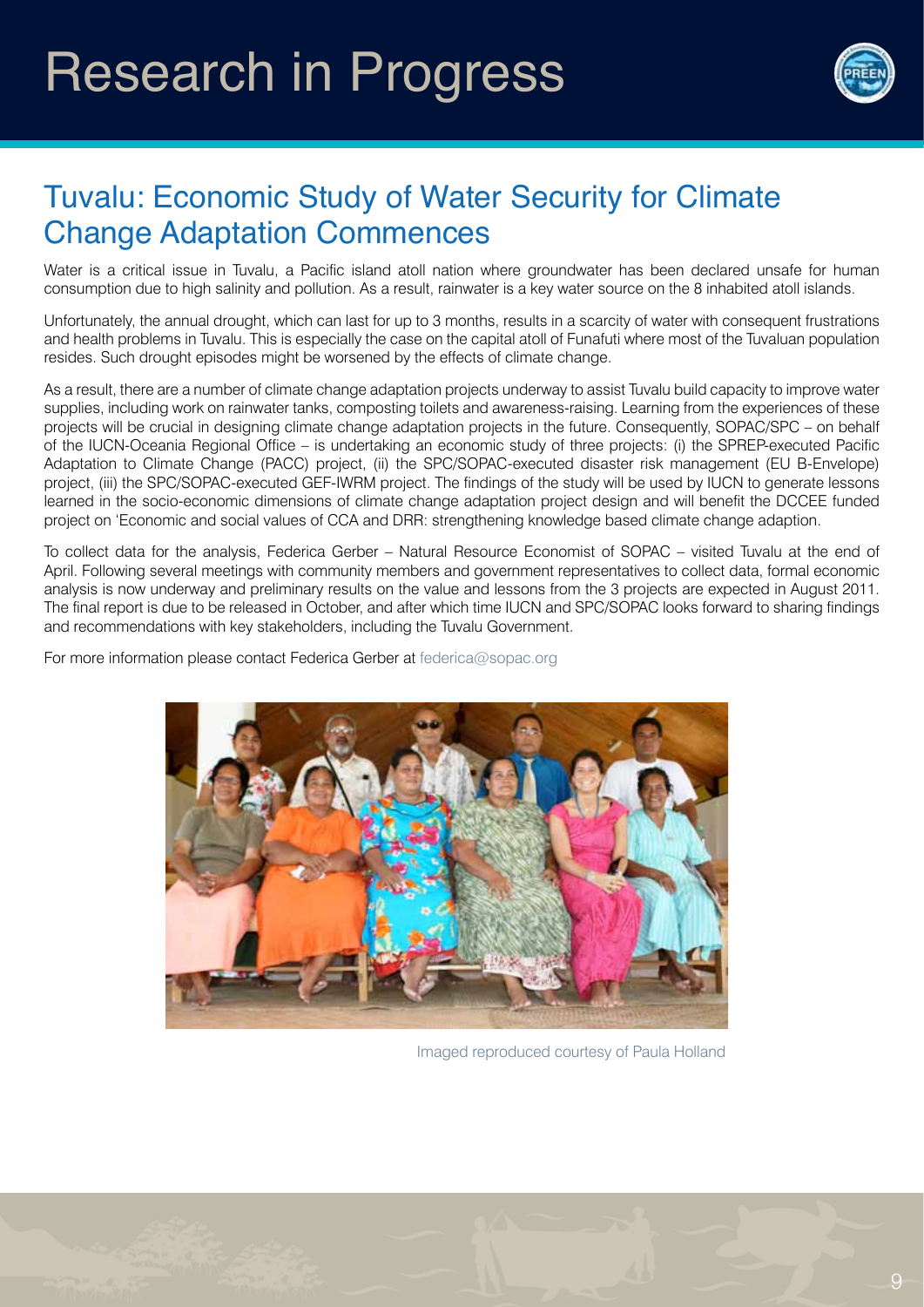## Research in Progress



#### North Pacific ACP Renewable Energy and Energy Efficiency Project: Preparing for the Economic & Social Impact Assessment

The North Pacific ACP Renewable Energy and Energy Efficiency Project (North-REP) launched earlier this year aims to improve the overall efficiency of the energy sector through energy efficiency and grid-connected renewable energy in three island member countries of the Secretariat of the Pacific Community (SPC); Federated States of Micronesia (FSM), Palau and Republic of Marshall Islands (RMI). The EUR14.4 million project aims to improve the quality of life on the outer islands (RMI, FSM) and to reduce dependency on fossil fuels (RMI, FSM, Palau).

This project is an opportunity to demonstrate the benefits that can be derived from focused, appropriate and sustainable energy planning and intervention, and also an opportunity to learn more about the application of renewable energy technologies in the Pacific and its impact on sustainable economic development.

As part of the project, the Economic Development Division (EDD) at SPC will undertake an ex post evaluation of the project to assist in advocating for renewable energy investment by:

- 1) Providing evidence of the socioeconomic value of investing in renewable energy and energy efficiency;
- 2) Providing a business case for up-scaling and replicating such activities; and,
- 3) Contributing to the existing body of empirical research in the field of energy initiatives in developing countries.

The assessment has been structured into four phases. Phases 1 and 2, which include establishing the framework for data collection; identifying relevant socio-economic variables; stakeholder consultations; and baseline country sample surveys are current activities. Over the next few months, the collection of quantitative and qualitative data will commence thus providing the baseline to access to energy source, fossil fuel dependency and energy efficiency in the three countries. A wide consultation of local key stakeholders will be part of the process to collect key information on biomass, fossil fuel and electricity consumption, the cost and utilisation of these fuel sources; and the overall awareness of energy efficiency.

To ensure that the success of North-REP has longevity, this area will require careful consideration. Phases 3 and 4 of the project will reflect ex post assessment and report writing. The North-REP is funded by the 10th European Development Fund.

For further information, please contact Uzumma Erume at uzummaE@spc.int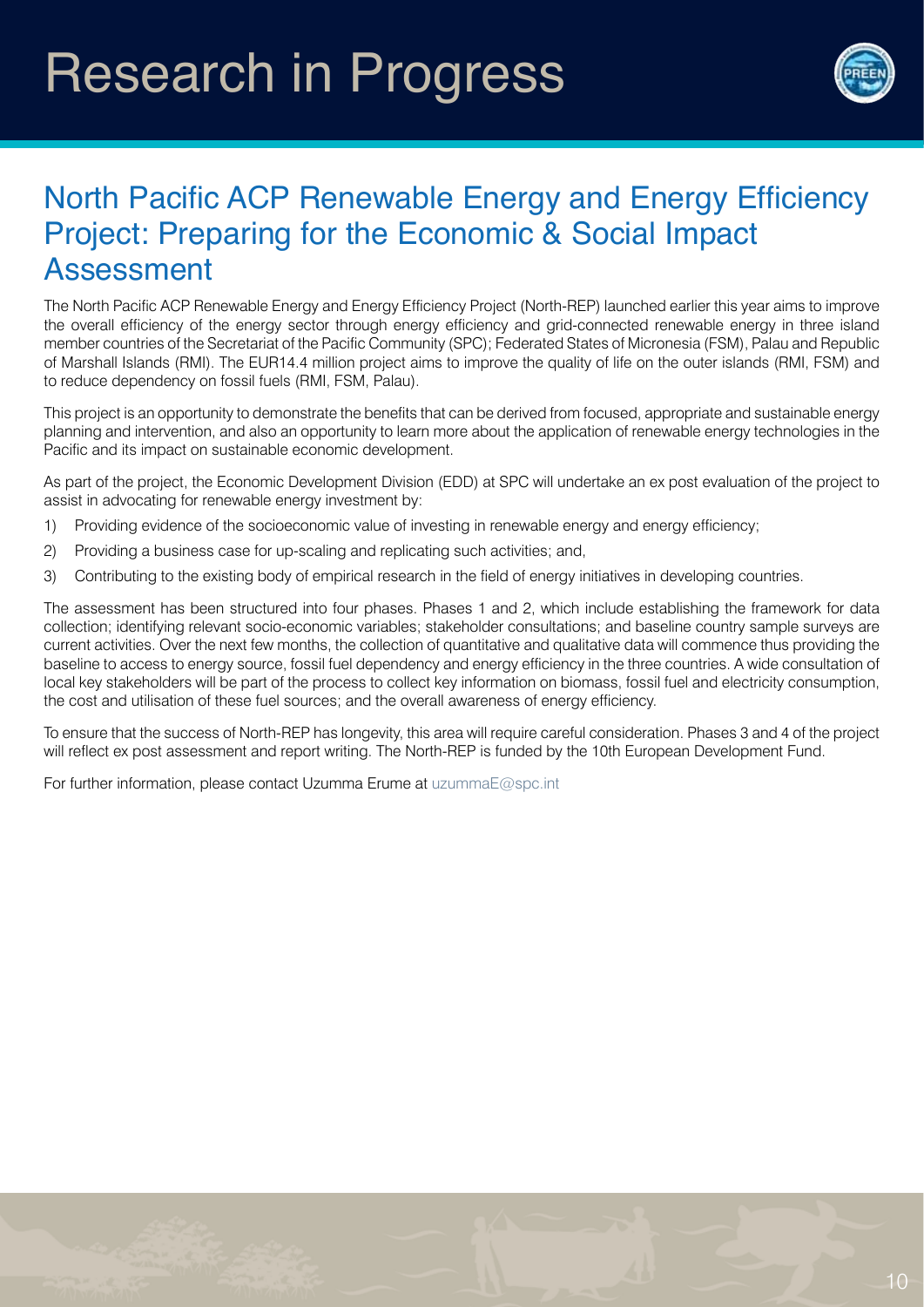

## Payment for Ecosystem Services: Water and Nature Initiative (WANI) – Samoa

Under the IUCN project on Water and Nature Initiative (WANI), an economic valuation study is currently underway to determine the potential use of payment for ecosystem services (PES) for managing the Togitogiga waterfall area in Samoa. At its peak flow generates majestic cultural values. There are several water holes enjoyed by locals and international visitors for swimming and diving. The site is maintained by the Forestry Department, providing recreational facilities, such as barbeque area, picnic spots and toilets and change room. As part of the Togigtogia catchment management the Samoan Government is considering introducing visitor charges for the waterfall. The objectives of the economic project include to:

- estimate the non-market economic values associated with ecosystem services the aesthetic, recreation and educational values (i.e. regulatory ecosystem values) – and their relevance to the PES for the Togitogiga waterfalls; and,
- identify key principles to underpin, and the institutional design prerequisites for, an effective payment for ecosystem services (PES) for the Togitogiga waterfalls, recognising the existing resource tenure, government organisational arrangements, and jurisdictions and resourcing arrangement for the water fall site management.

The project is expected to be completed by December 2011.

For further information, please contact Dr Padma Lal padma.lal@iucn.org